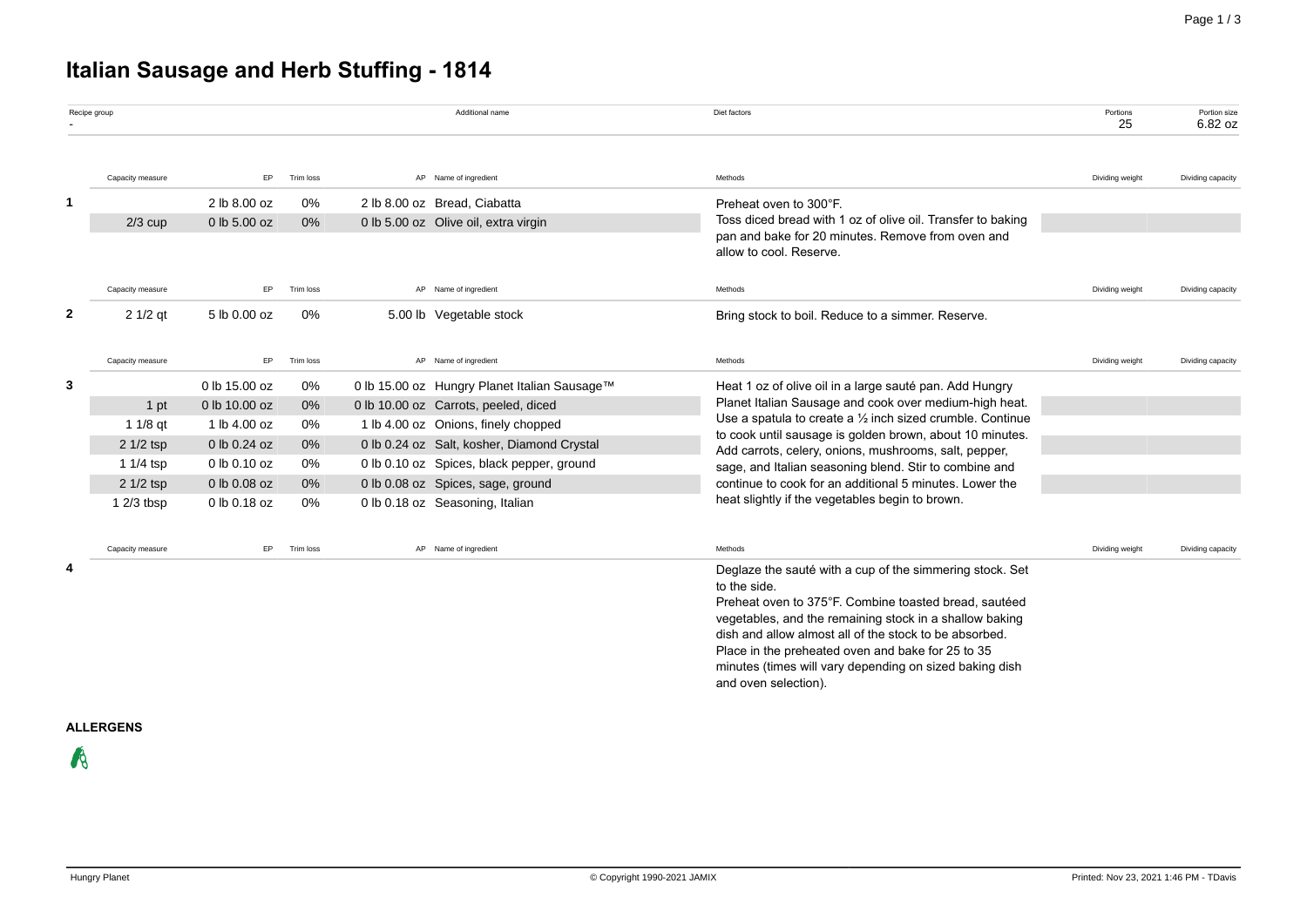$49.09 \mu g$  $0.00 \mu$ g  $0.13$  mg  $0.07$  mg  $1.12$  mg  $0.04$  mg  $0.00 \mu$ g  $11.49 \mu g$  $1.23$  mg  $0.55$  mg  $5.24 \mu g$ 

 $24.92 g$ 

## **WEIGHTS**

|                              |                   |             | Raw            | Cooking loss | Cooked                            | Loss when served  | Final               |
|------------------------------|-------------------|-------------|----------------|--------------|-----------------------------------|-------------------|---------------------|
| Total weight                 |                   |             | 10 lb 10.60 oz | 0%           | 10 lb 10.60 oz                    | $0\%$             | 10 lb 10.60 oz      |
| Size of portion              |                   |             | 6.82 oz        |              | 6.82 oz                           |                   | 6.82 oz             |
| <b>ADDITIONAL INFO</b>       |                   |             |                |              |                                   |                   |                     |
|                              |                   |             |                |              |                                   |                   |                     |
| $\overline{\phantom{a}}$     |                   |             |                |              |                                   |                   |                     |
| <b>MEMO</b>                  |                   |             |                |              |                                   |                   |                     |
|                              |                   |             |                |              |                                   |                   |                     |
| <b>COSTS</b>                 |                   |             |                |              |                                   |                   |                     |
|                              |                   |             | Ingredients    | Other costs  | Total                             |                   |                     |
| Total price                  |                   |             | \$0.00         | \$0.00       | \$0.00                            |                   |                     |
| Price / lb                   |                   |             | \$0.00         | \$0.00       | \$0.00                            |                   |                     |
| Price per ptn                |                   |             | \$0.00         | \$0.00       | \$0.00                            |                   |                     |
| <b>NUTRITION INFORMATION</b> |                   |             |                |              |                                   |                   |                     |
| supply / 100 g               |                   |             |                |              |                                   |                   |                     |
| Energy nutritives            |                   | % of energy | $\mathsf{R}$   | Calories     | Minerals<br>$\mathsf{RI}$<br>Salt | 0.53 <sub>g</sub> | $\mathsf{RI}$<br>9% |
| <b>Total fat</b>             | 3.78 g            | 33.26 %     | 5 %            | 100.40 kcal  | 5 %<br>Salt                       | 0.53%             | Vitamins            |
| Saturated                    | 0.56 <sub>g</sub> | 4.96%       | 3%             | 420.10 kJ    | Sodium                            | 219.03 mg         | Vitamin A           |
| Monounsaturated              | 2.23g             | 19.67 %     |                | 0.42 MJ      | Phosphorus                        | 29.73 mg          | Vitamin D           |
| Polyunsaturated              | 0.55g             | 4.81%       |                |              | Potassium                         | 113.54 mg         | Thiamine            |
| Trans                        | 0.01 <sub>g</sub> | 0.06%       |                |              | Iron                              | 1.53 mg           | Riboflavin          |
| Cholesterol                  | $0.00$ mg         |             |                |              | Calcium                           | 175.73 mg         | Niacin              |
| Linolenic acid               | 0.50 <sub>g</sub> |             |                |              | Zinc                              | $0.26$ mg         | Vitamin B6          |
| Alpha-linolenic acid         | 19.55 mg          |             |                |              | Magnesium                         | 8.26 mg           | Vitamin B12         |
| <b>Total Carbohydrate</b>    | 12.72 g           | 51.47 %     | $5%$           |              | lodine                            | $0.00 \mu g$      | Folate              |
| Sugars                       | 1.95 <sub>g</sub> | $-0.46%$    | 2 %            |              | Selenium                          | $3.84 \mu g$      | Vitamin C           |
| Sugar                        | 0.00 <sub>g</sub> |             |                |              | Copper                            | 0.04 mg           | Vitamin E           |
| Lactose                      | 0.00 <sub>g</sub> |             |                |              |                                   |                   | Vitamin K           |
| Fiber                        | 3.08 <sub>g</sub> | 5.87 %      |                |              |                                   |                   |                     |
| Organic acids                | 0.00 <sub>g</sub> | $0.00\,\%$  |                |              |                                   |                   |                     |
| Sugar alcohol                | 0.00 <sub>g</sub> | 0.00%       |                |              |                                   |                   | Others              |
| Starch                       | 6.47 g            | 26.19%      |                |              |                                   |                   | Water               |
| Protein                      | 4.19 g            | 16.97 %     | 8 %            |              |                                   |                   |                     |

Alcohol 0.00 g 0.00 %